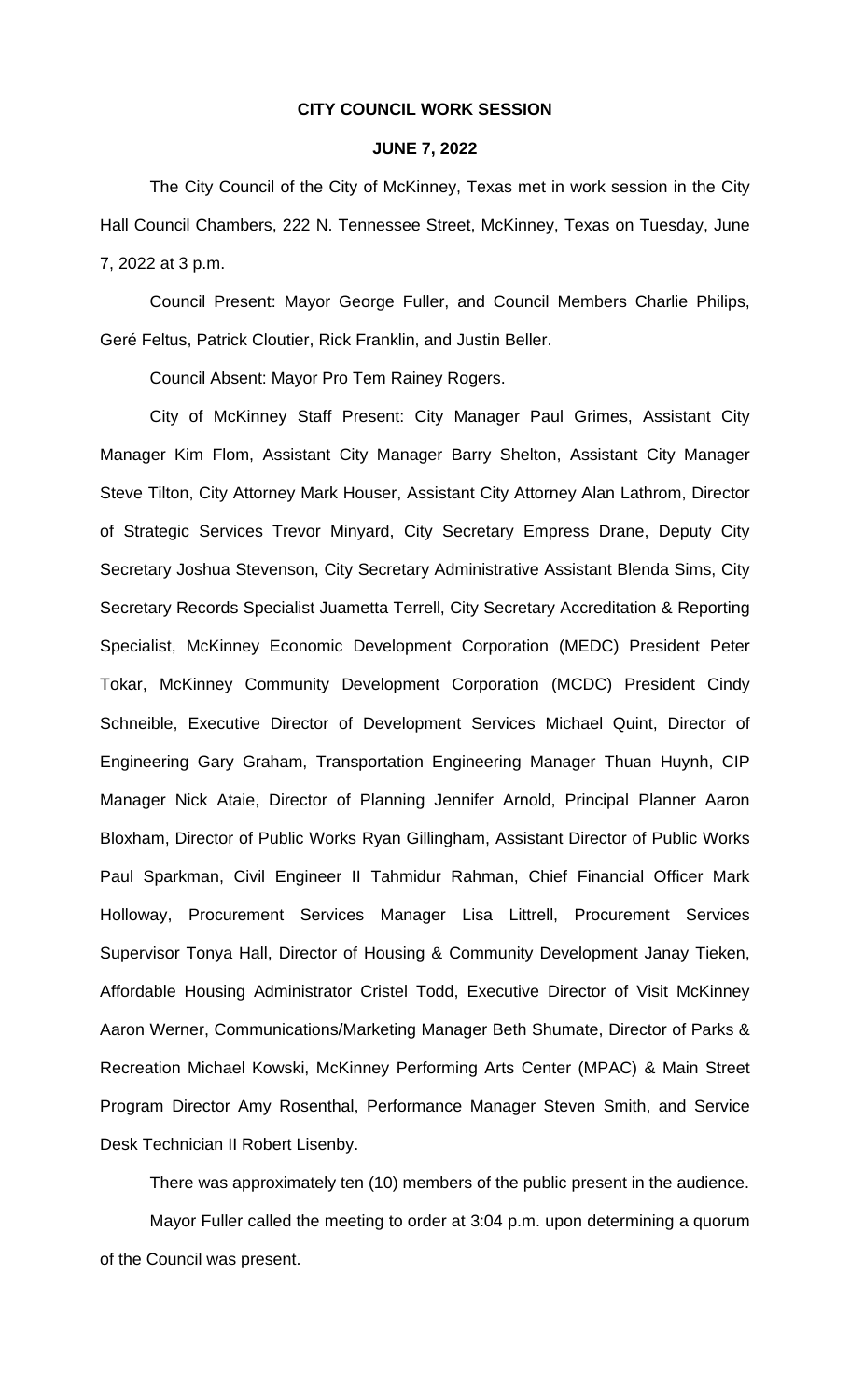Council Member Feltus joined the meeting at 3:05 p.m.

Mayor Fuller called for Public Comments on Agenda items.

Clint Scofield, 1101 Hill St., McKinney, TX 75069, spoke regarding Agenda item # 22-0492.

Mayor Fuller called for the following Work Session Agenda items.

**22-0491** Presentation on Type A/B Sales Tax for Roadway Infrastructure Investment

The presentation for this item will be included in the appendix of these Minutes as "Appendix A – 22-0491 Presentation on Type A/B Sales Tax for Roadway Infrastructure Investment".

Council Member Cloutier left the Work Session at 3:41 p.m. and returned at 3:43 p.m.

**22-0492** Consider/Discuss Property Tax Options for Residents Over Age 65 and the Disabled

The presentation for this item will be included in the appendix of these Minutes as "Appendix B – 22-0492 Presentation on Property Tax Option for Residents Over Age 65 and the Disabled".

**22-0493** Update on 2022 City Boards & Commissions Member Appointments

The presentation for this item will be included in the appendix of these Minutes as "Appendix C – 22-0492 Presentation to Update on 2022 City Boards & Commissions Member Appointments".

**22-0494** Consider/Discuss Mayoral Assignments of City Council Liaisons to the various Boards & Commissions of the City

**22-0495** Consider/Discuss Report on FY2023 Strategic Goals

Council Member Feltus left the Work Session at 4:36 p.m. and returned at 4:38 p.m.

Council Member Cloutier left the Work Session at 4:38 p.m. and returned at 4:40 p.m.

**22-0496** Update on the New Code McKinney Initiative (Development Regulations Update)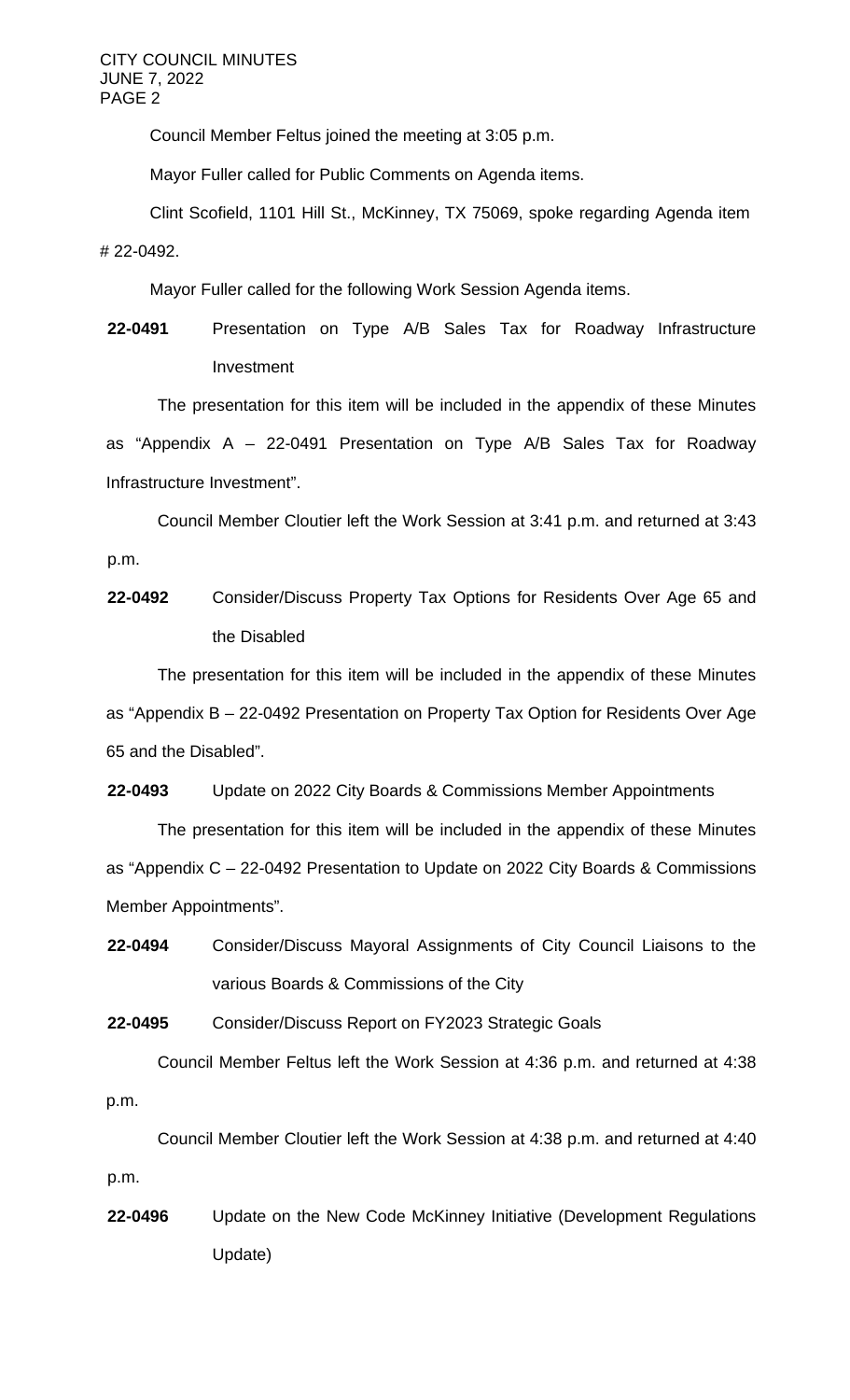Mayor Fuller called for Council liaison updates regarding various City Boards & Commissions. There were none when called for.

Mayor Fuller called for Executive Session at 4:49 p.m., in accordance with the Texas Government Code:

A. Section 551.071(2) Consultations with Attorney on any Work Session, Special Session, or Regular Session agenda item requiring confidential attorney/client advice necessitated by the deliberation or discussion of said items (as needed)

B. Section 551.071 (A) Pending or contemplated litigation

C. Section 551.072. Deliberations about Real Property

- Municipal Facilities

D. Section 551.074. Personnel Matters

E. Section 551.087. Deliberation Regarding Economic Development Matters

- Ch. 380 Agreement--Hub Partners, LLC

Mayor Fuller reconvened from Executive Session and reopened the Work Session at 5:19 p.m.

Council Members Philips and Beller did not return from Executive Session.

Council present unanimously approved the motion by Council Member Cloutier, seconded by Council Member Feltus, to Adjourn the meeting at 5:19 p.m. in a vote of 4- 0.

The video recording of the meeting is available online through the City of McKinney video archives.

These minutes were approved by the City Council on June 21, 2022.

SIGNED:

GEORGE C. FULLER, Mayor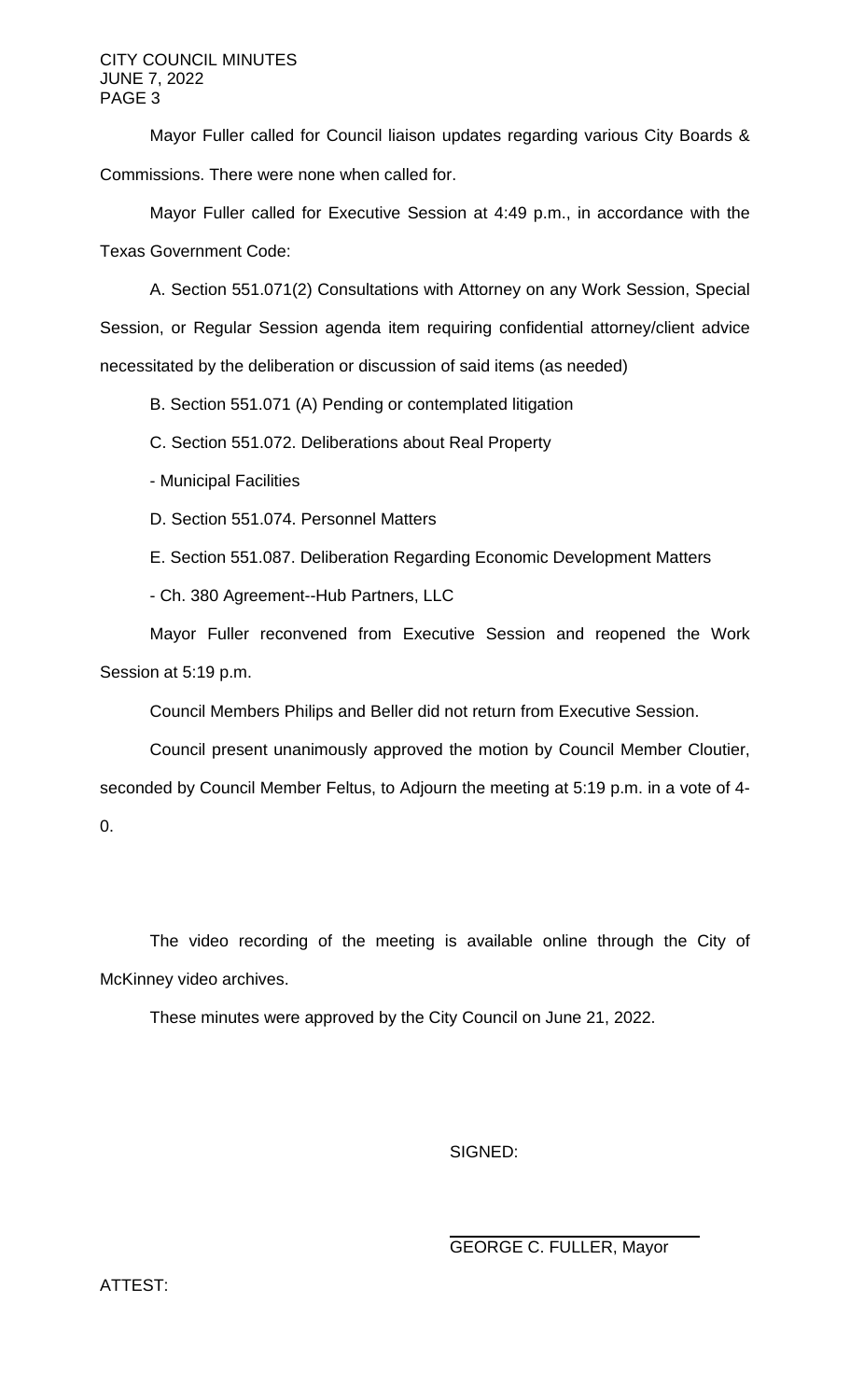EMPRESS DRANE, City Secretary JOSHUA STEVENSON, Deputy City Secretary

City of McKinney, Texas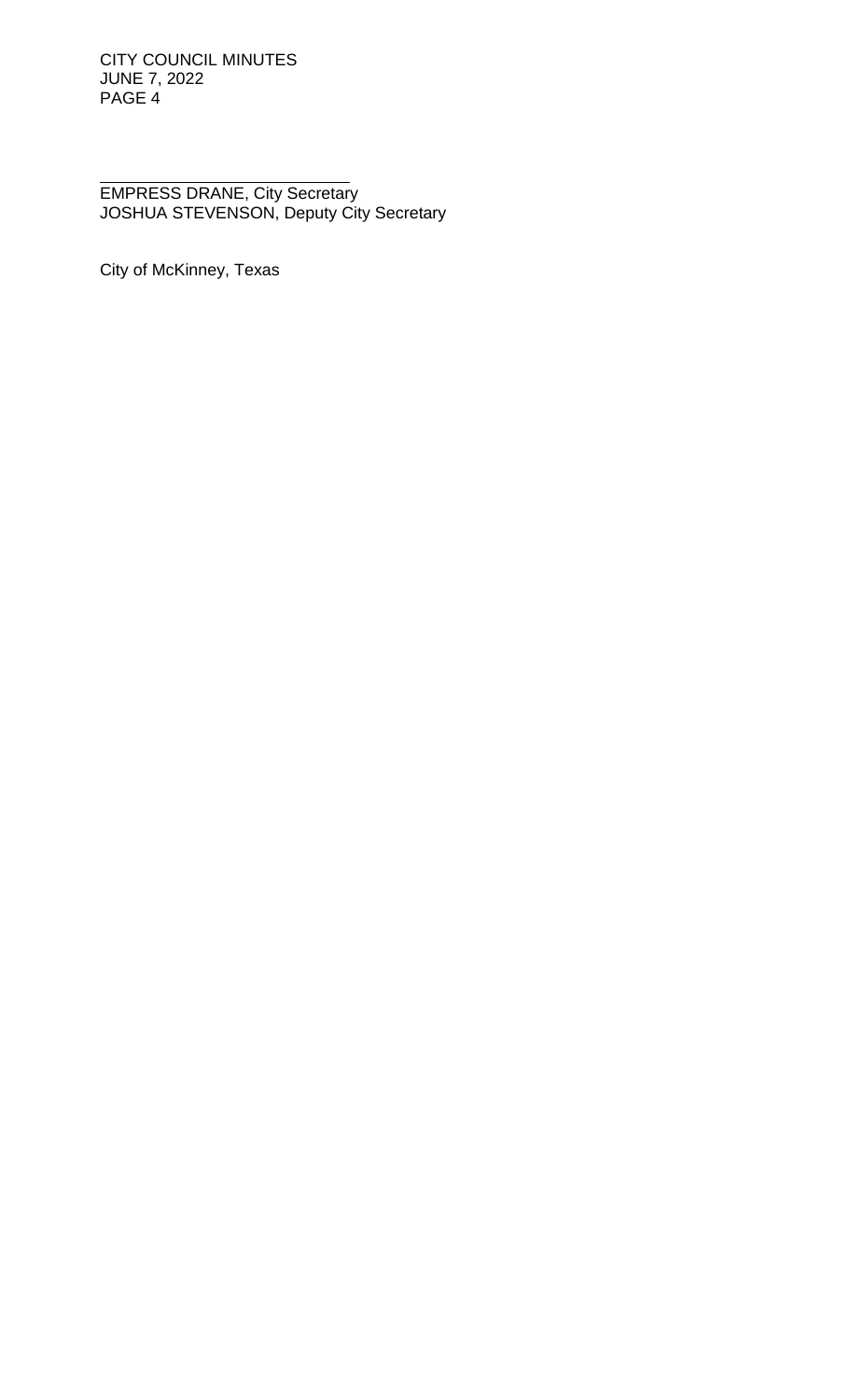

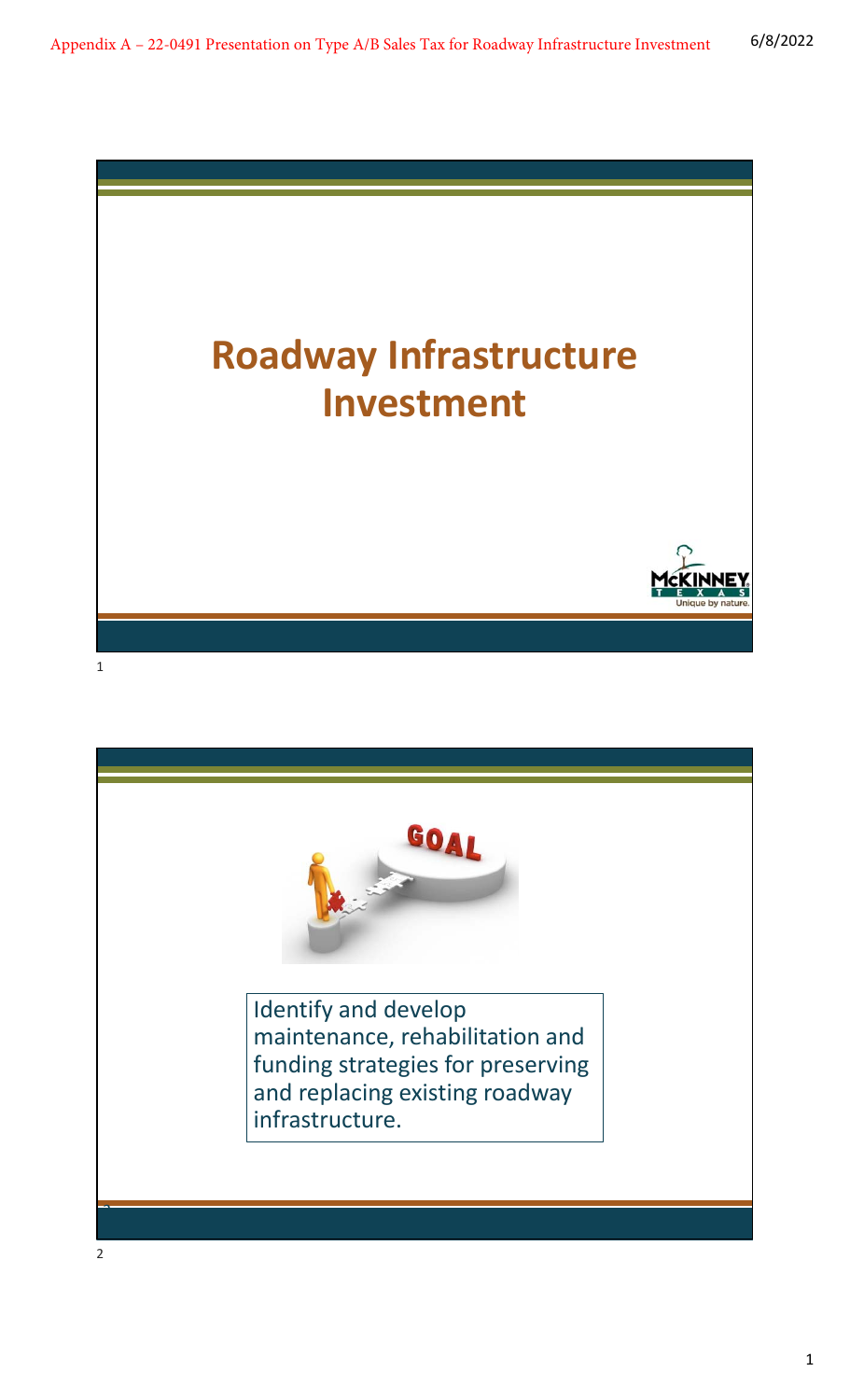

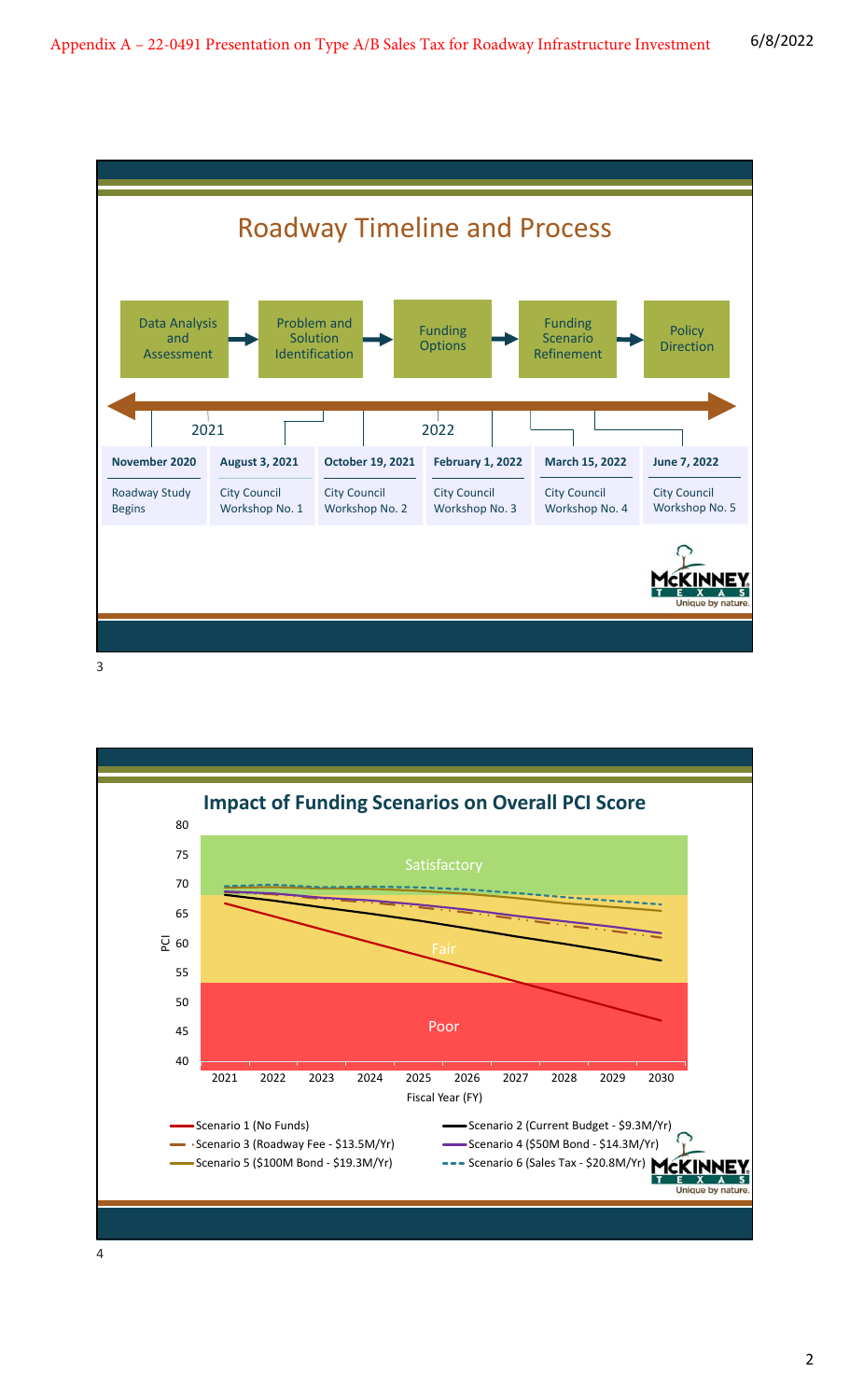

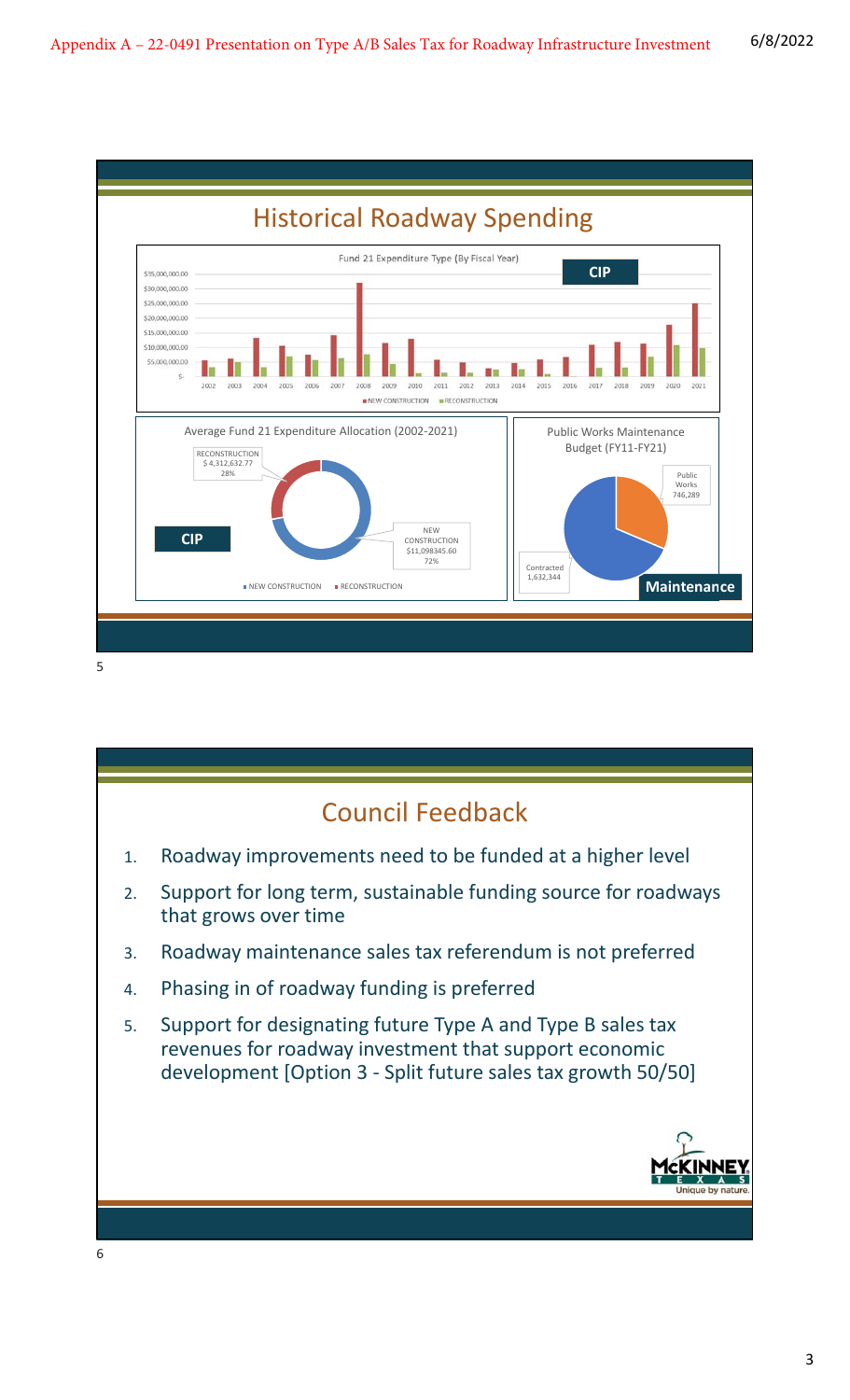

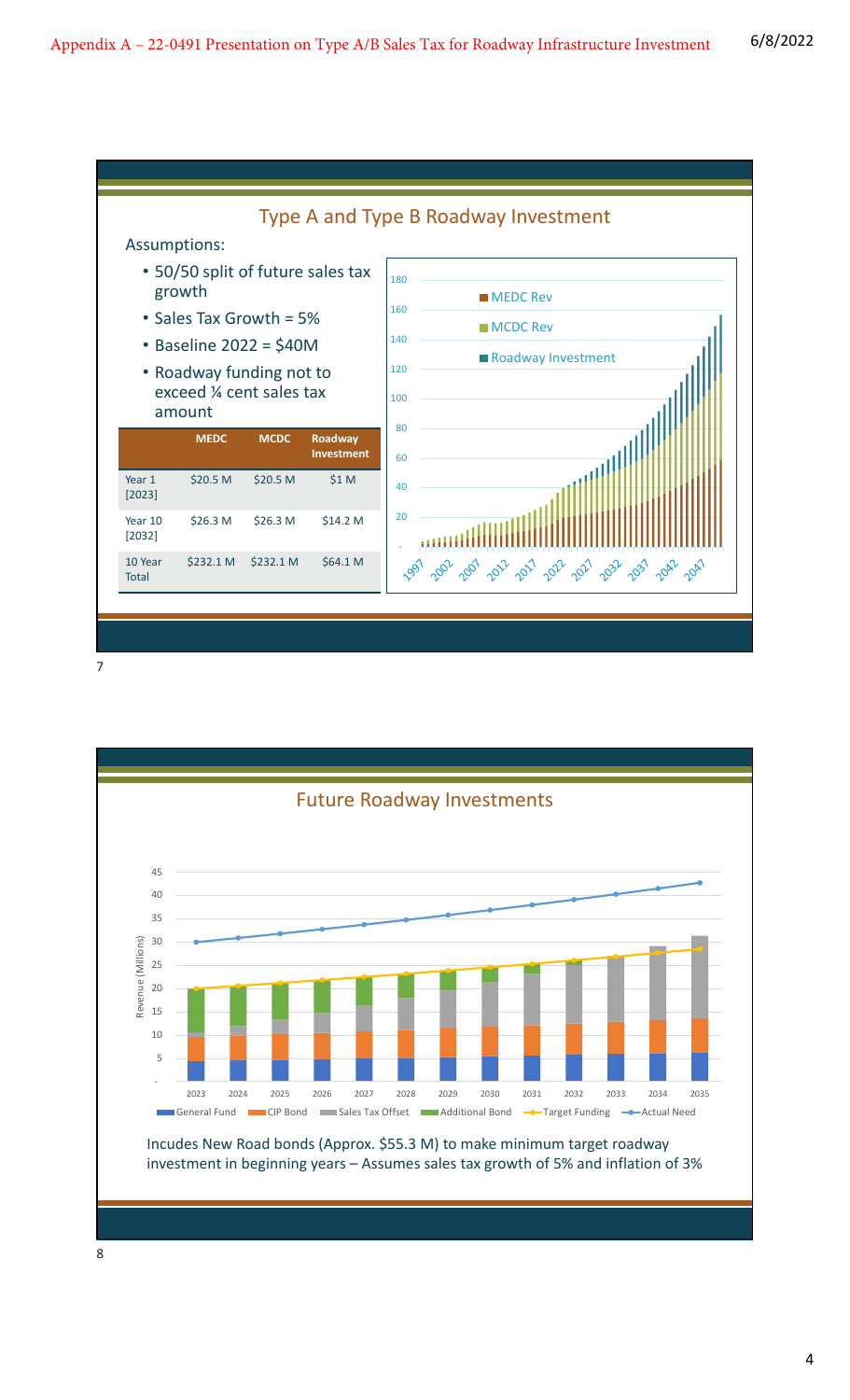### Roadways That Support Economic Development The Texas Local Gov't. Code allows for the expenditure of MEDC and MCDC sales tax on infrastructure, including streets and roads, found by the boards of directors to promote or develop new or expanded business enterprises. With these board findings, MEDC and MCDC funds can be used for the construction, reconstruction and/or rehabilitation of eligible streets and roads. The City's transportation/roadway impact fee consultant, Kimley‐ Horn, has provided a technical memorandum and analysis of those types of streets and roads that create the nexus between infrastructure and economic development, thus being eligible for funding.

9

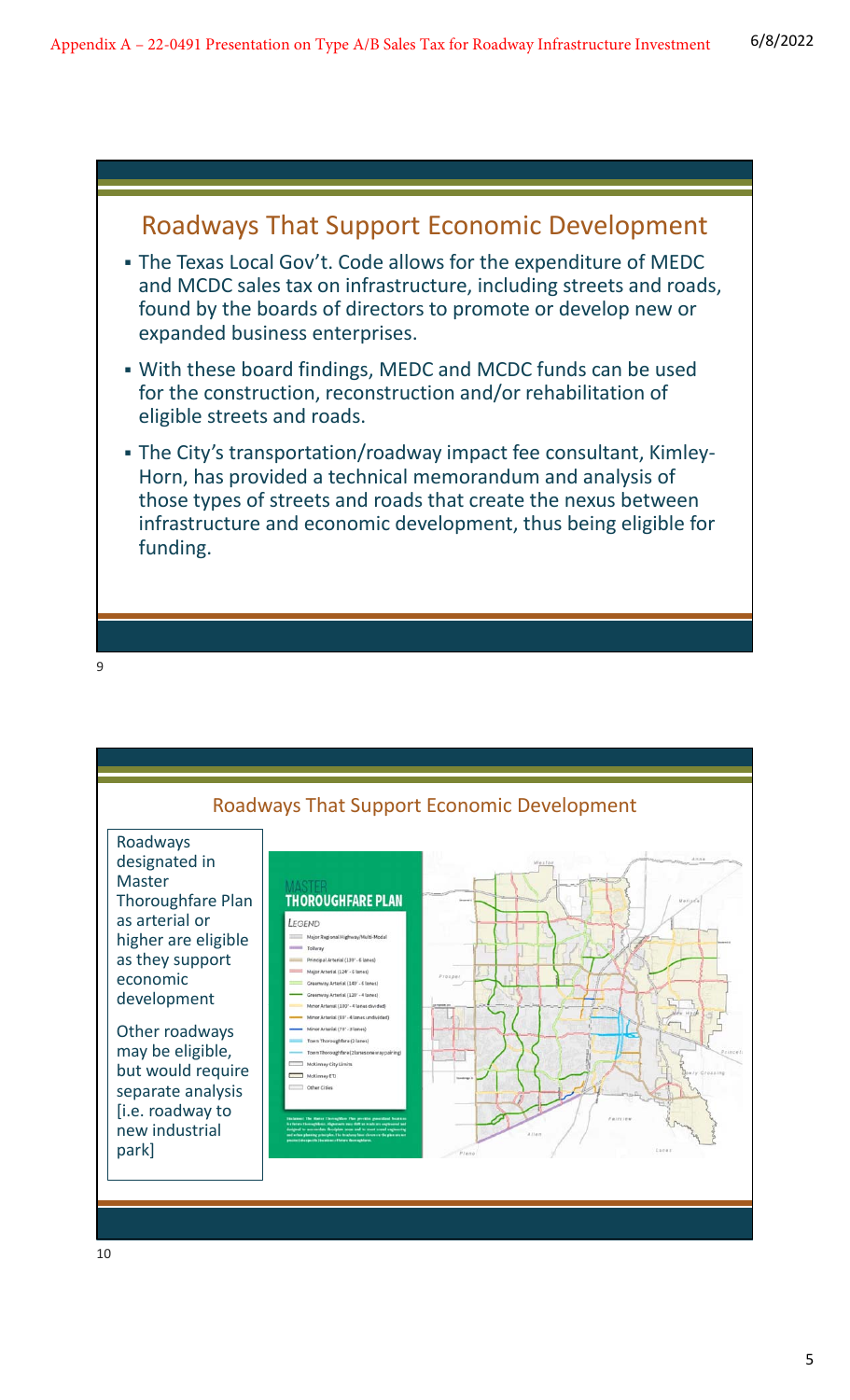



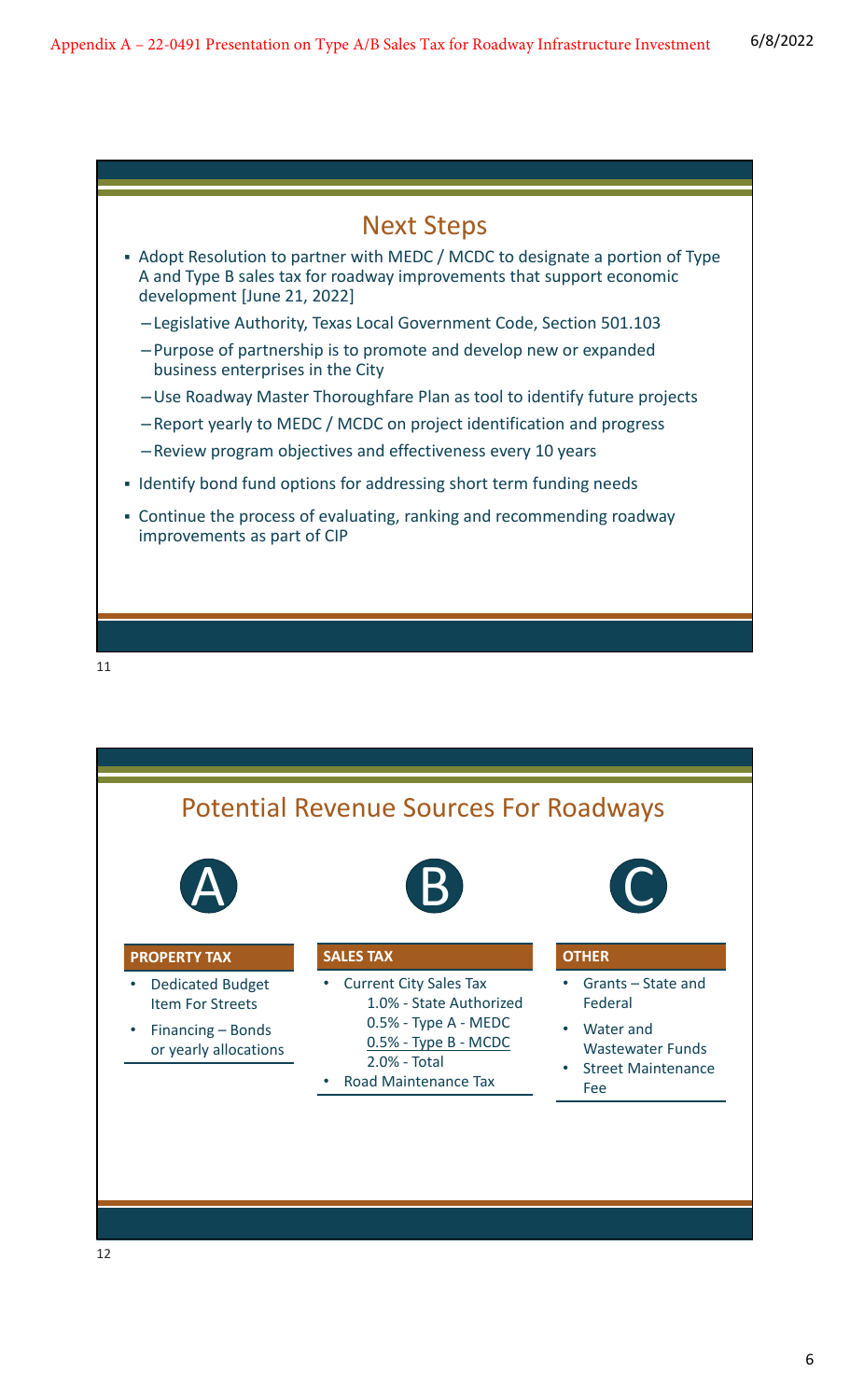

| <b>Project Type</b>     | <b>Supports Economic</b><br><b>Development</b> |
|-------------------------|------------------------------------------------|
| <b>New Construction</b> |                                                |
| <b>Arterials</b>        | $\blacktriangledown$                           |
| <b>Minor Arterials</b>  | $ \mathcal{S} $                                |
| Collectors              | v / x                                          |
| Residential             | $\boxed{\mathsf{x}}$                           |
| Road Reconstruction     |                                                |
| <b>Arterials</b>        | $\blacktriangledown$                           |
| <b>Minor Arterials</b>  | $ \mathcal{S} $                                |
| Collectors              | $\sqrt{\mathsf{X}}$                            |
| Residential             | $\boxed{\mathsf{x}}$                           |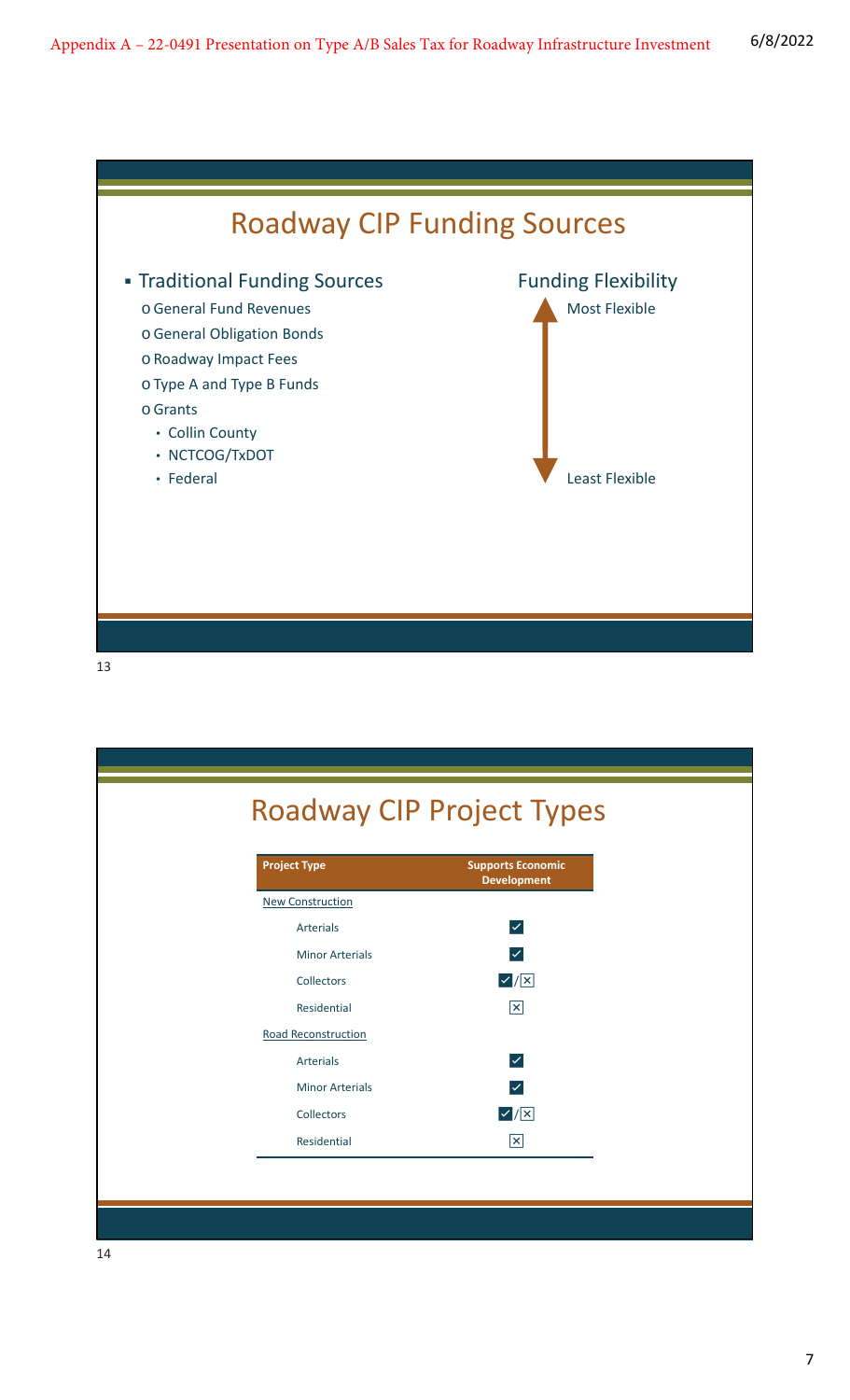

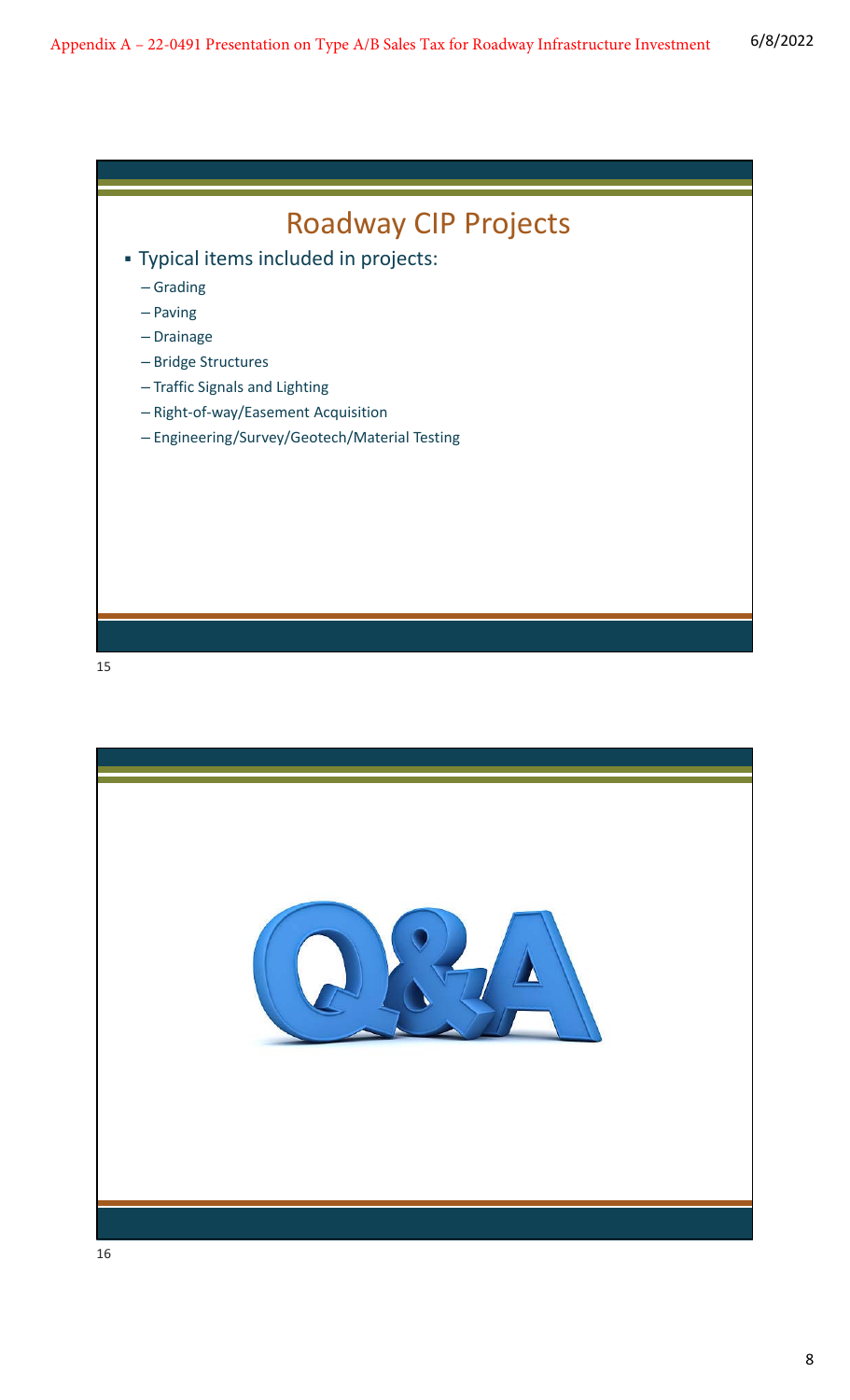Appendix B – 22-0492 Presentation on Property Tax Option for Residents Over Age 65 and the Disabled <sup>6/8/2022</sup>



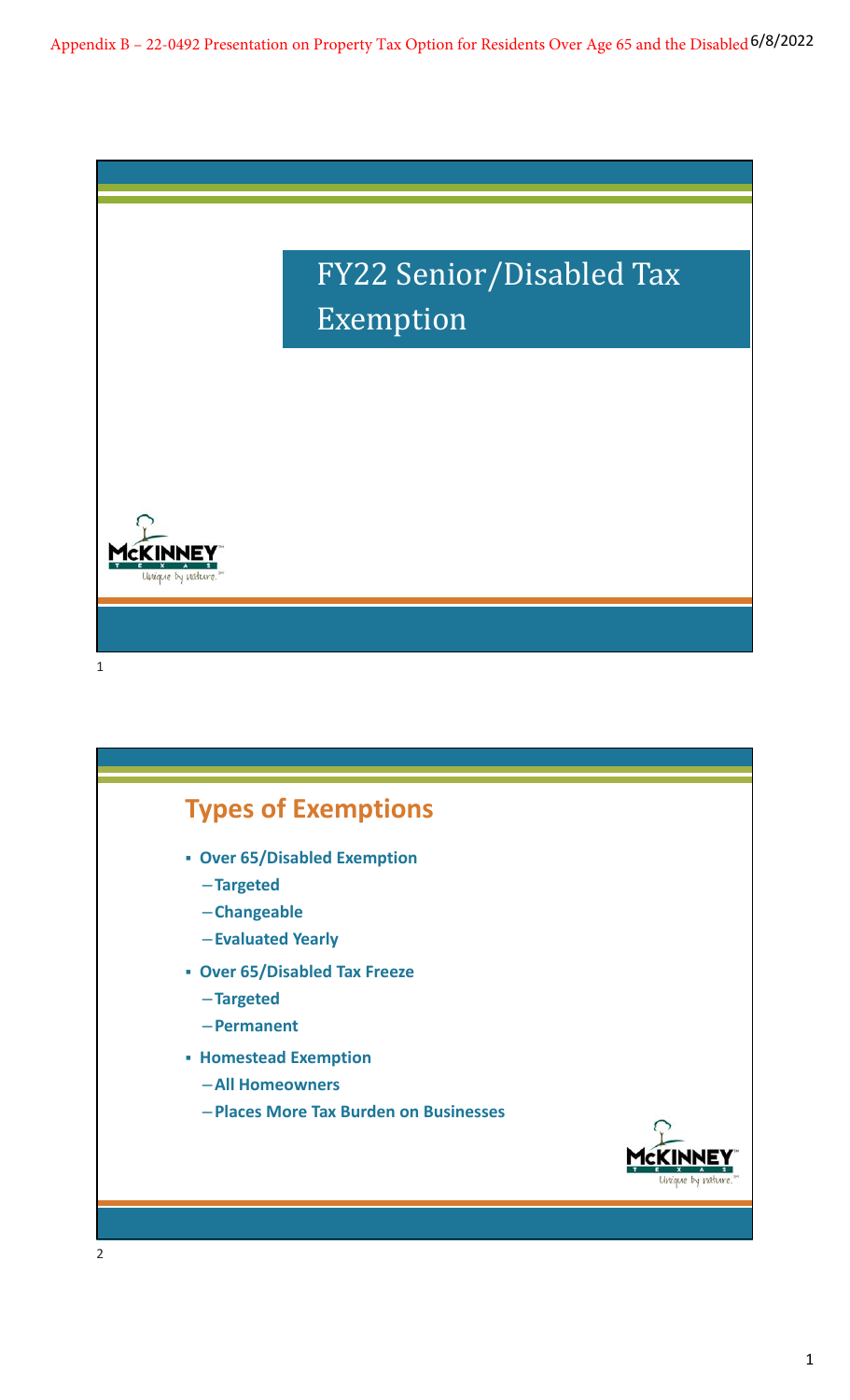Appendix B – 22-0492 Presentation on Property Tax Option for Residents Over Age 65 and the Disabled <sup>6/8/2022</sup>



3

|                                                                                                |                   |    | <b>City of McKinney</b>                        |                 |                   |                      |                   |
|------------------------------------------------------------------------------------------------|-------------------|----|------------------------------------------------|-----------------|-------------------|----------------------|-------------------|
|                                                                                                |                   |    | <b>Over 65 Property Tax Exemption Increase</b> |                 |                   |                      |                   |
|                                                                                                |                   |    | <b>FY23 Estimate</b>                           |                 |                   |                      |                   |
| <b>Current Number of Property Exemptions: 8,933</b><br>Current Over 65 Tax Exemption: \$65,000 |                   |    | FY23 Estimated Property Exemptions: 9,290      |                 |                   |                      |                   |
| <b>McKinney Population Makeup</b>                                                              | <b>FY18</b>       |    | <b>FY22 Actual</b>                             | % Change        |                   |                      |                   |
| <b>Total Population</b>                                                                        | 179,804           |    | 206,654                                        | 15%             |                   |                      |                   |
| Single Family Res (excludes Over 65)                                                           | 47,773            |    | 55,238                                         | 16%             |                   |                      |                   |
| Over 65 Exemptions                                                                             | 7,147             |    | 8,933                                          | 25%             |                   |                      |                   |
| Total Percent of Over 65                                                                       | 13%               |    | 14%                                            |                 |                   |                      |                   |
| <b>FY23 Estimated Impact</b>                                                                   |                   |    |                                                |                 |                   |                      |                   |
| <b>Exemption Amount</b>                                                                        | \$65,000          |    | \$70,000                                       | \$75,000        | \$80,000          | \$85,000             | \$90,000          |
| <b>Total Exempted Value</b>                                                                    | \$<br>584,470,942 | -S | 630,922,542 \$                                 | 677,374,142     | \$<br>723,825,742 | \$<br>770,277,342 \$ | 816,728,942       |
| <b>Tax Revenue Exempted</b>                                                                    | 2,908,649         |    | 3,139,818                                      | 3,370,986       | 3,602,155         | 3,833,324            | 4,064,492         |
| Increase in Exempted Revenue                                                                   |                   |    | 231,169                                        | 462,337         | 693,506           | 924,675              | 1,155,844         |
|                                                                                                |                   |    |                                                |                 |                   |                      |                   |
| FY23 Estimated Taxable Value: \$411.719                                                        |                   |    | FY22 Estimated Market Value: \$374,290         |                 |                   |                      |                   |
| <b>Estimated Impact of Over 65 Freeze</b>                                                      | <b>FY23</b>       |    | <b>FY24</b>                                    | <b>FY25</b>     | <b>FY26</b>       | <b>FY27</b>          | <b>FY28</b>       |
| Total Over 65 Value Current Year                                                               | \$3,825,001,260   |    | \$4,375,801,442                                | \$5,005,916,849 | \$5,466,461,199   | \$5,855,673,237      | \$6,272,597,171   |
| Total Over 65 Value Previous Year + New                                                        | \$3,477,273,873   |    | \$3,630,273,923                                | \$3,805,305,981 | \$4,005,542,655   | \$4,224,201,103      | \$4,458,428,032   |
| Value Exempted                                                                                 | 347,727,387       |    | 745,527,518                                    | 1,200,610,868   | 1,460,918,544     | 1,631,472,134        | 1,814,169,139     |
| <b>Exempted Revenue at Current Rate</b>                                                        | 1,730,483         |    | 3,710,155                                      | 5,974,900       | 7,270,334         | 8,119,103            | 9,028,303         |
|                                                                                                |                   |    |                                                |                 |                   |                      |                   |
|                                                                                                |                   |    |                                                |                 |                   |                      |                   |
|                                                                                                |                   |    |                                                |                 |                   |                      |                   |
|                                                                                                |                   |    |                                                |                 |                   |                      |                   |
|                                                                                                |                   |    |                                                |                 |                   |                      | Unique by nature. |
|                                                                                                |                   |    |                                                |                 |                   |                      |                   |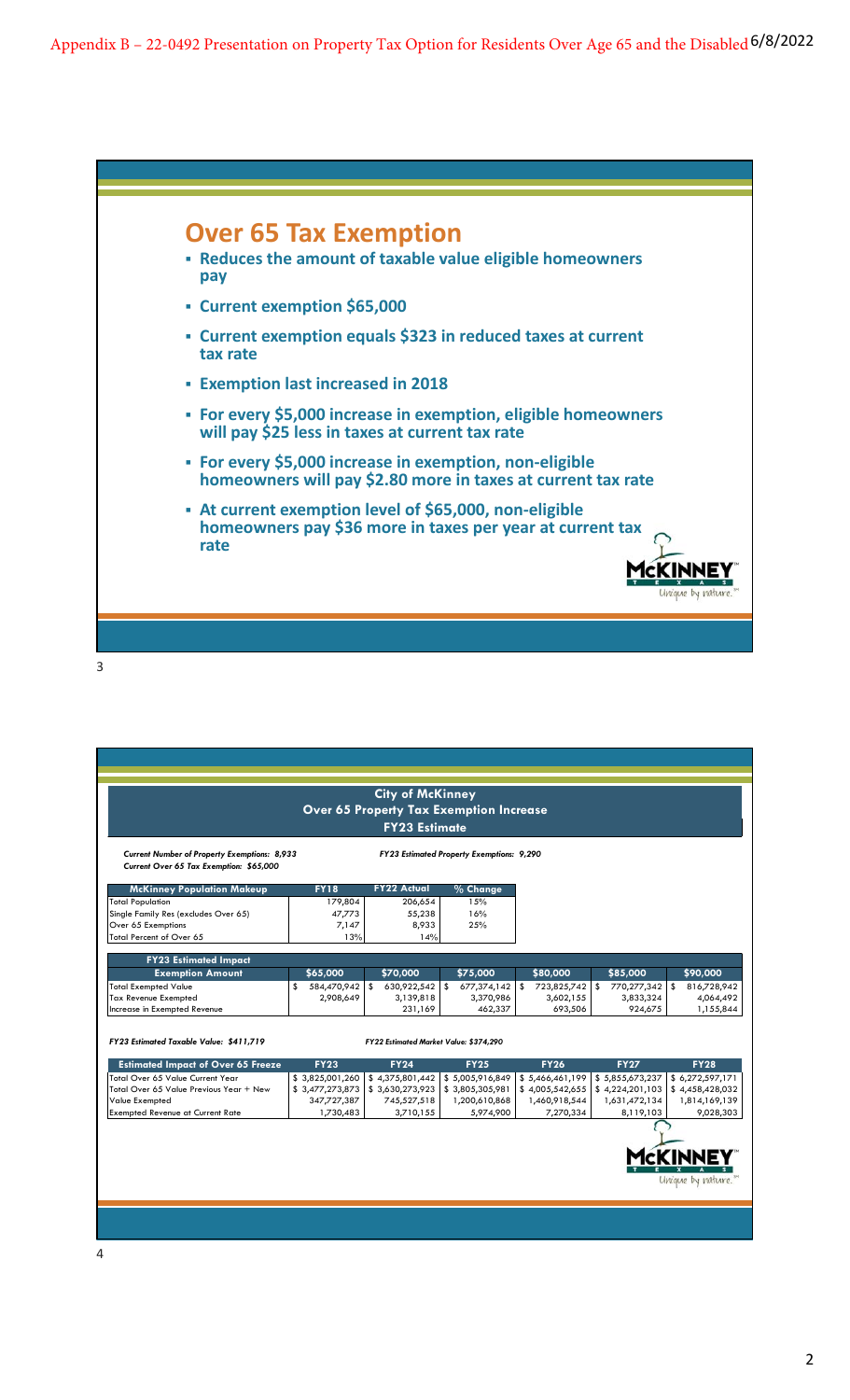Appendix B – 22-0492 Presentation on Property Tax Option for Residents Over Age 65 and the Disabled <sup>6/8/2022</sup>



|                   | <b>Over 65/Disabled</b> | <b>Tax Freeze</b> | <b>Homestead</b> | <b>Tax Rate</b> |
|-------------------|-------------------------|-------------------|------------------|-----------------|
| <b>Allen</b>      | \$50,000                | <b>No</b>         | <b>None</b>      | \$0.470000      |
| <b>Carrollton</b> | \$60,000                | <b>No</b>         | 20%              | 0.582500<br>S.  |
| <b>Dallas</b>     | \$107,000               | <b>No</b>         | 20%              | 0.773300<br>Ś.  |
| <b>Frisco</b>     | \$80,000                | <b>No</b>         | 10%              | \$0.446600      |
| <b>Garland</b>    | \$56,000                | <b>No</b>         | 10%              | \$0.756965      |
| <b>McKinney</b>   | \$65,000                | <b>No</b>         | <b>None</b>      | 0.497655<br>S.  |
| <b>Plano</b>      | \$40,000                | <b>Yes</b>        | 20%              | 0.446500<br>Ś.  |
| <b>Richardson</b> | \$100,000               | <b>No</b>         | <b>None</b>      | \$0.615160      |
| <b>Wylie</b>      | \$30,000                | <b>Yes</b>        | <b>None</b>      | \$0.643751      |
|                   |                         |                   |                  |                 |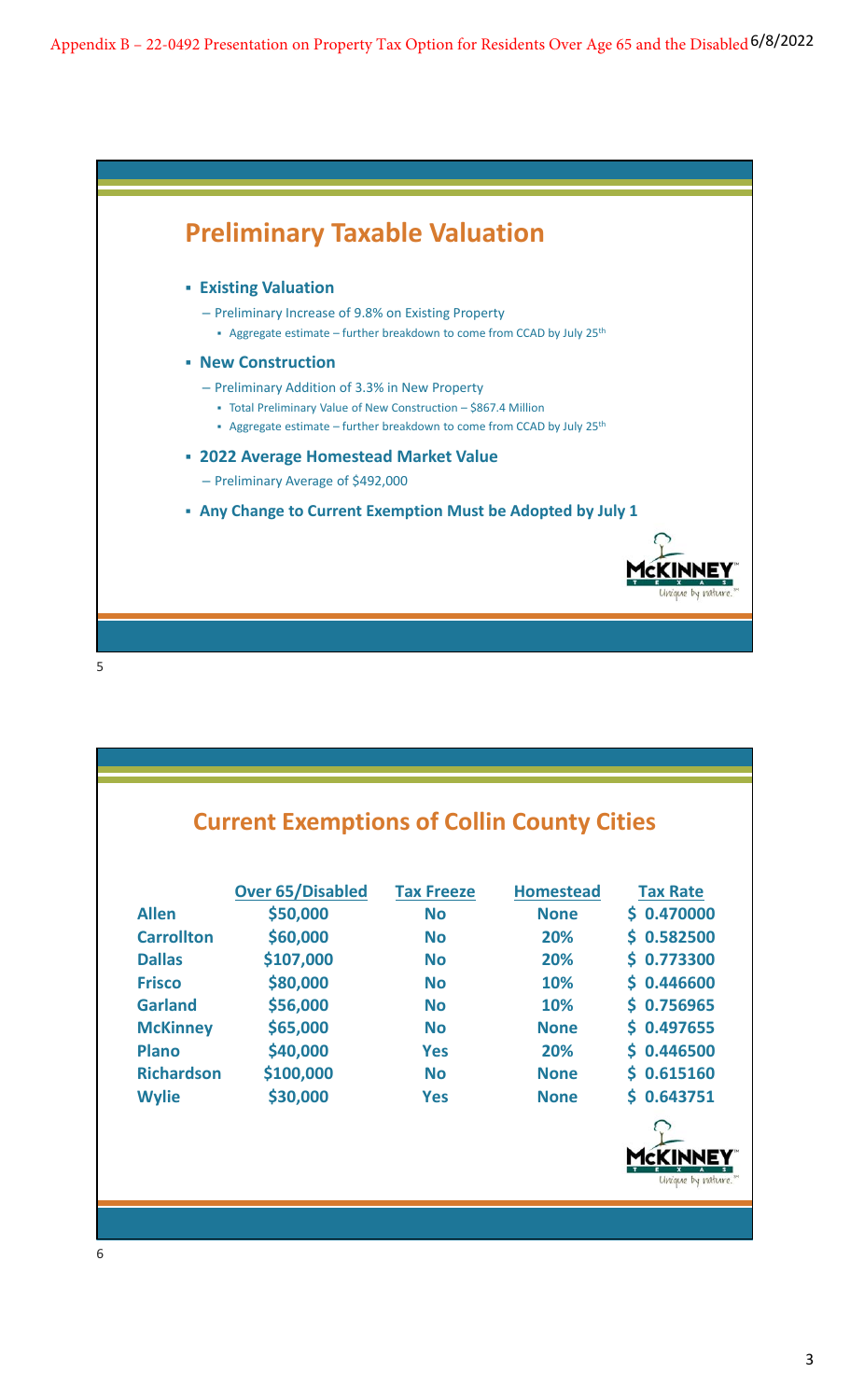

# **BOARDS & COMMISSIONS APPOINTMENTS**

- On August 23, the McKinney City Council will appoint members to various Boards & Commissions. Those appointed will serve terms effective October 1, 2022- September 30, 2024.
- Interested individuals (including eligible incumbent members) must complete an application and participate in an interview



• Application Deadline: June 17, 2022. Apply online at https://mckinney.granicus.com/boards/apply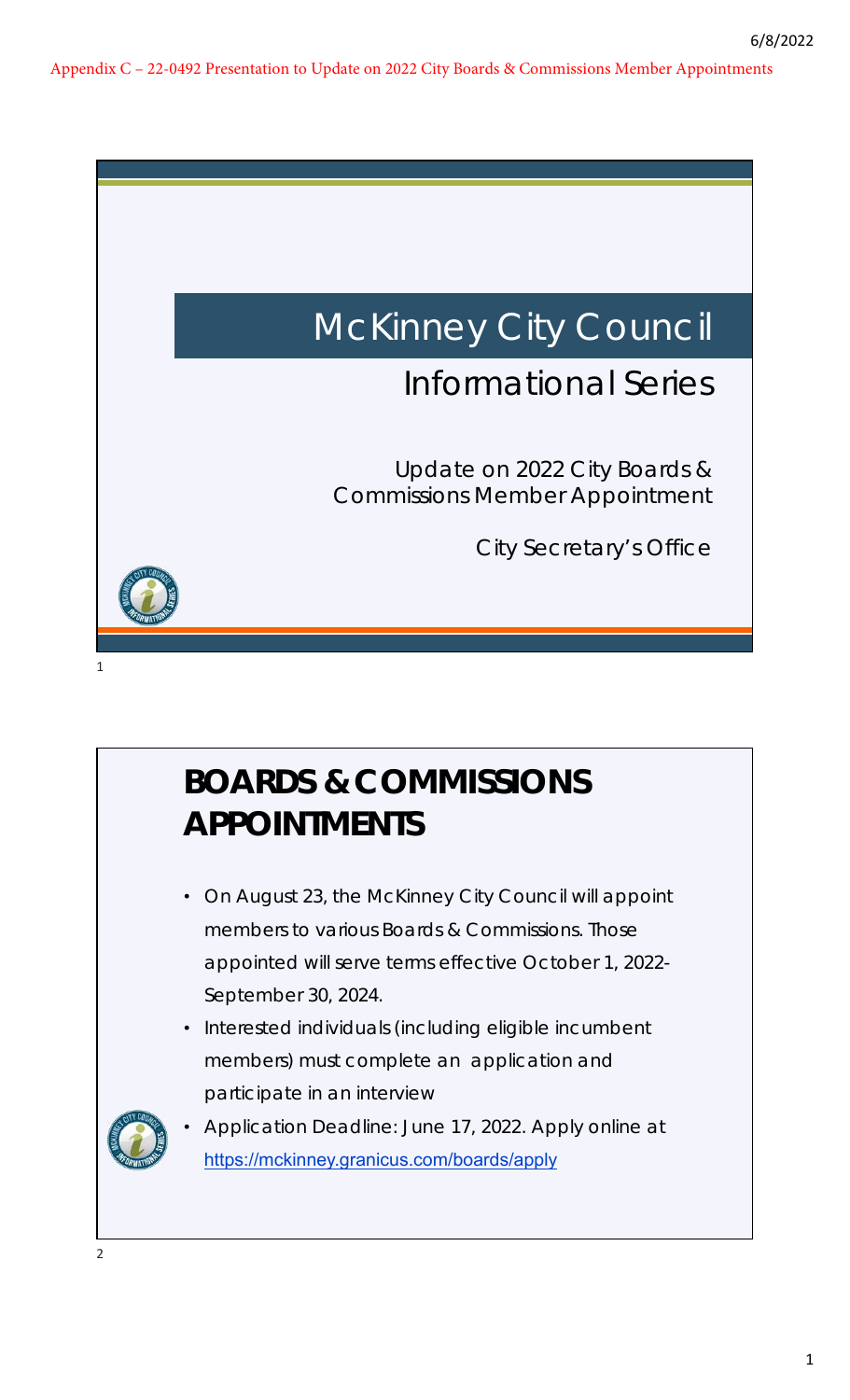

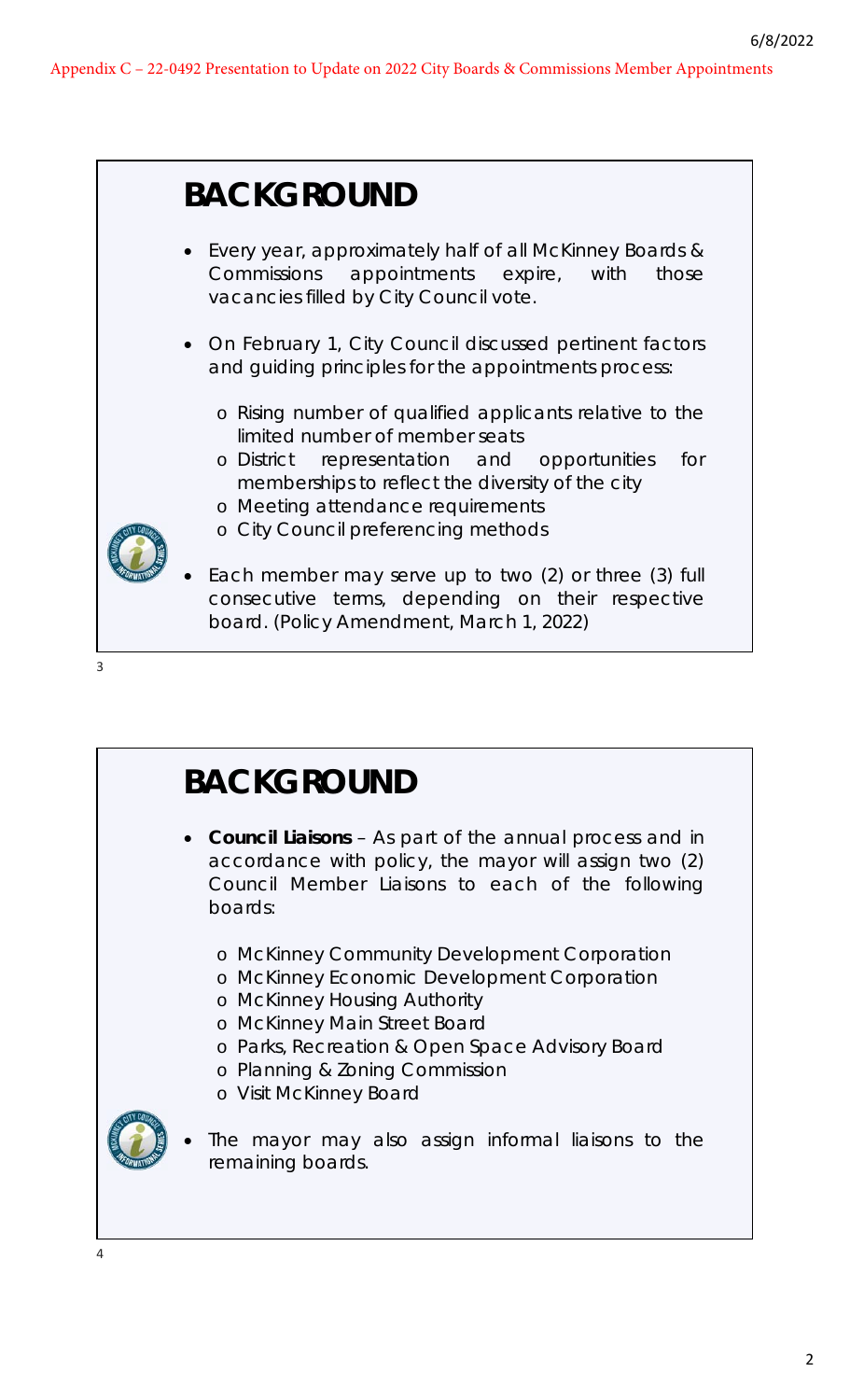

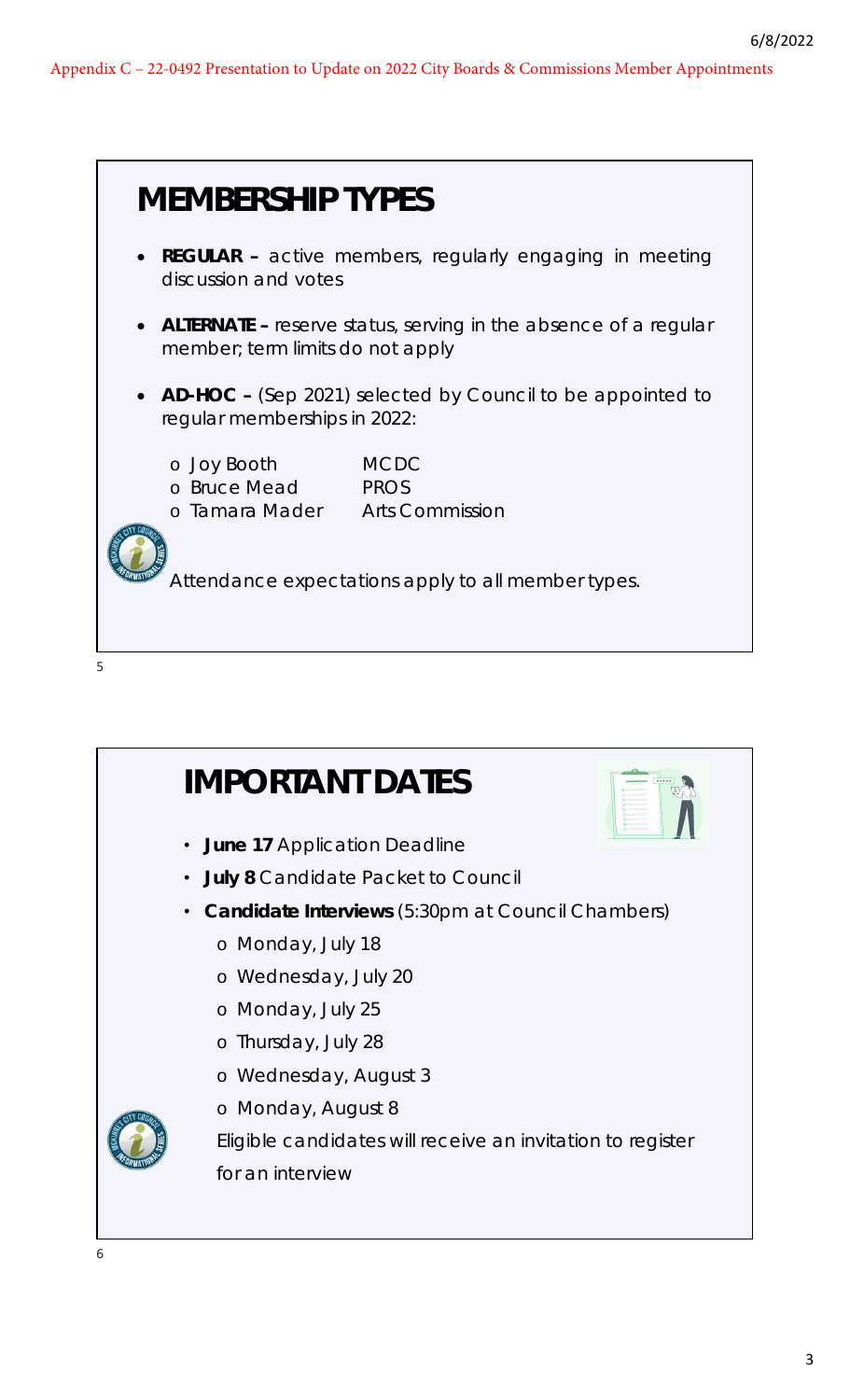

## **CANDIDATE / APPOINTEE READINESS**

- Candidates are encouraged to attend public meetings and should be familiar with the general purpose and procedures of their boards of interest.
- Information about McKinney Boards & Commissions and Open Government is provided in this agenda report and available online at https://mckinneytexas.org/Boards
	- Prior to October 1, new and reappointed members must complete Board Member Orientation conducted by the Board Staff and / or Office of the City Secretary